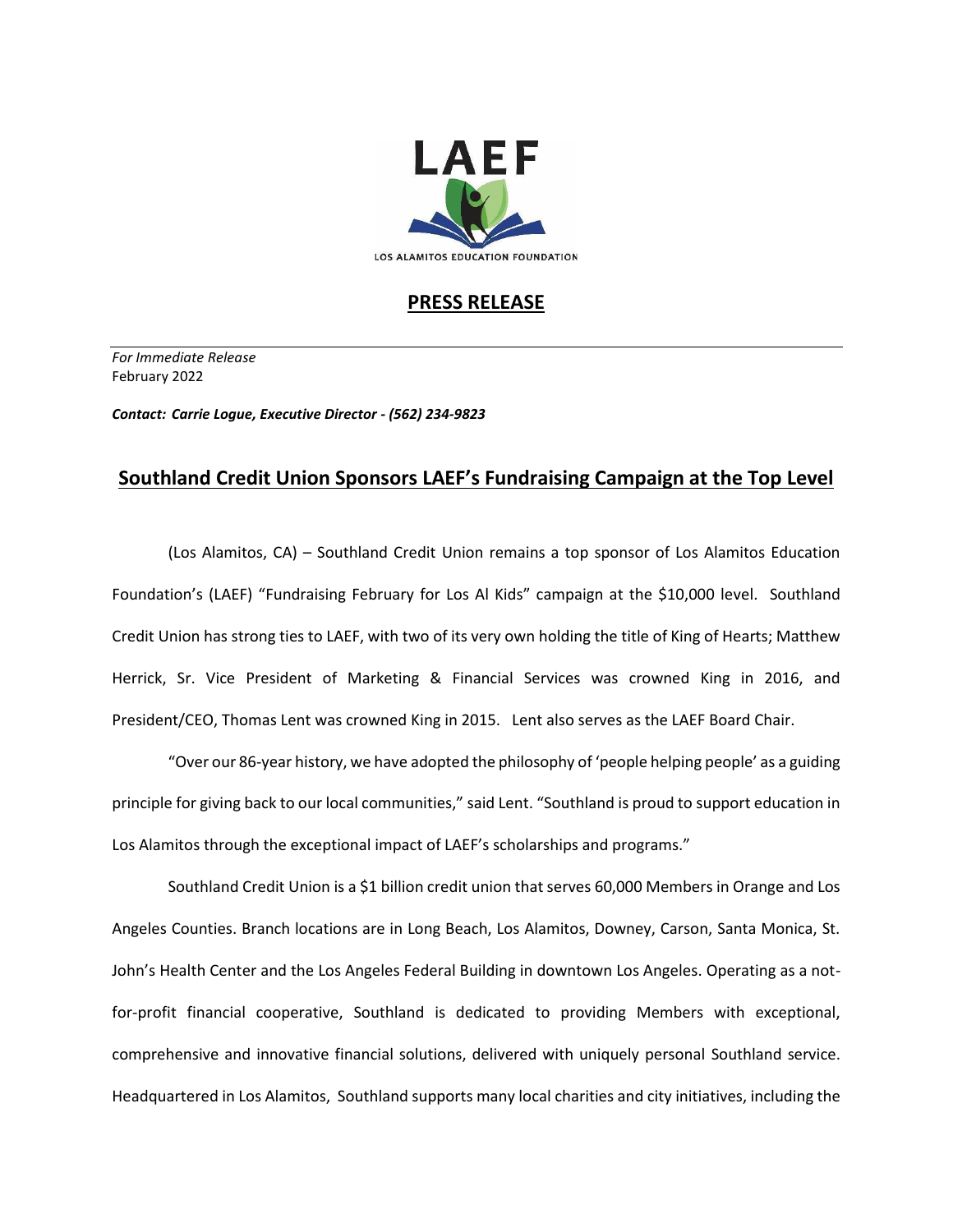Los Alamitos Race on the Base, the Los Alamitos Winter Wonderland at the Plaza and the State of the District. Membership to Southland Credit Union is open to anyone who lives, works, worships, or attends school in all of Orange County and Los Angeles County. For more information on Southland Credit Union, visit their Los Alamitos Branch at 10701 Los Alamitos Blvd. o[r www.SouthlandCU.org.](http://www.southlandcu.org/)

Proceeds from the campaign and the Royal Gala will help fund the construction and interior of a brand-new Wellness Center at Los Alamitos High School. As with the middle school Well Spaces, this area will provide a calm, comfortable space for students to reset and get support from counselors.

LAEF is the non-profit partner of Los Alamitos Unified School District. LAEF enhances educational excellence in our community by providing after-school and summer enrichment programs to Pre-K to 12<sup>th</sup> grade students. For additional information on LAEF, please call (562) 799-4700 x80424 or visit [www.LAEF4kids.org.](http://www.laef4kids.org/) To learn more about the Fundraising February campaign, visit [https://laef4kids.org/fundfeb/.](https://laef4kids.org/fundfeb/)